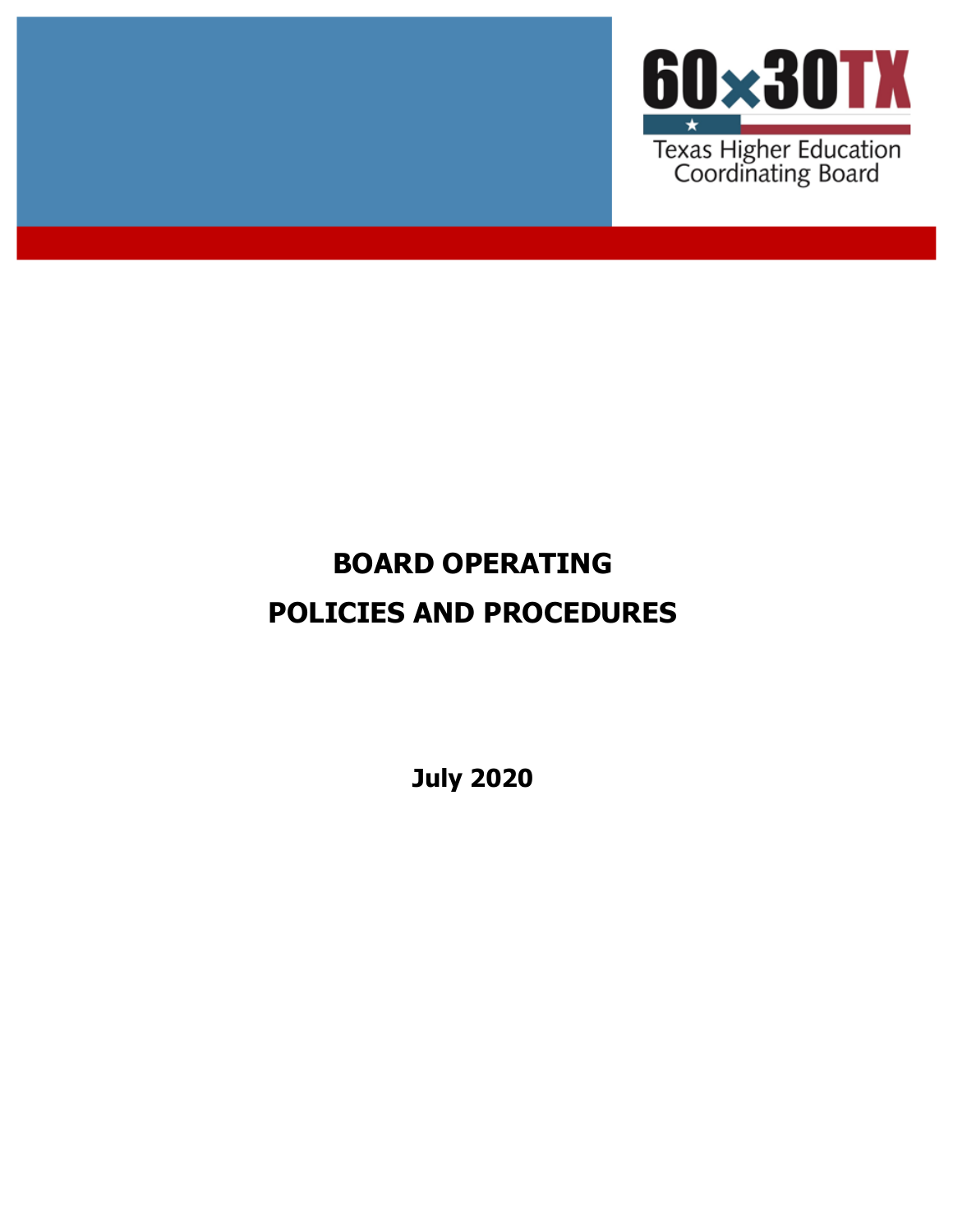# **Table of Contents**

<span id="page-1-0"></span>

| IV. BOARD MEMBER CODE OF CONDUCT/CONFLICT OF INTEREST AND ETHICAL CONDUCT 7 |
|-----------------------------------------------------------------------------|
|                                                                             |
|                                                                             |
|                                                                             |
|                                                                             |
| IX. BOARD COMMUNICATIONS WITH THE MEDIA, ELECTED OFFICIALS, INSTITUTIONAL   |
|                                                                             |
|                                                                             |
|                                                                             |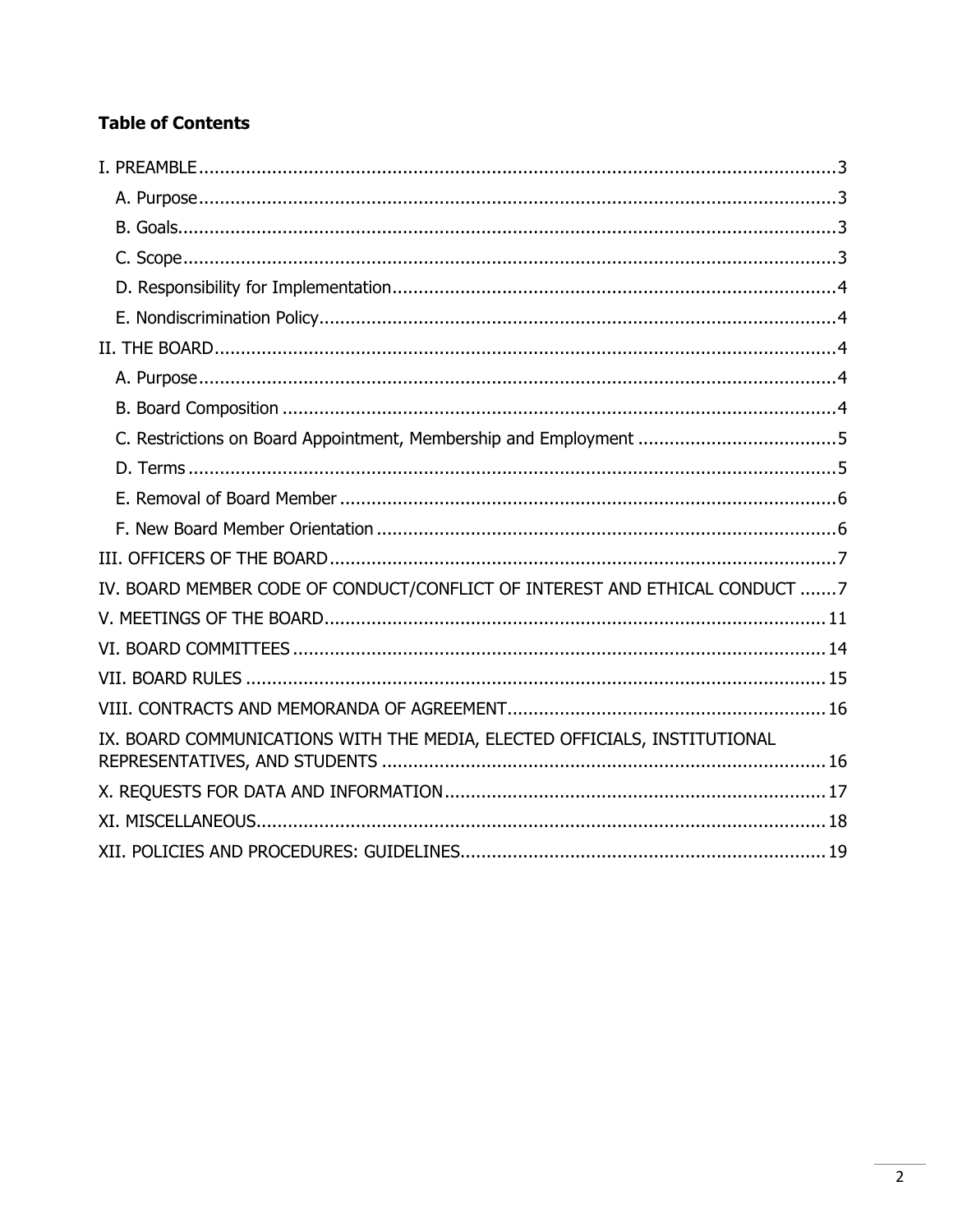# **I. PREAMBLE**

#### <span id="page-2-0"></span>A. Purpose

The Texas Higher Education Coordinating Board (the Board or Agency) adopts and implements the Board Operating Policies and Procedures to achieve the following purposes:

- 1. To outline the Board's general powers and duties under Chapter 61, Subchapter B, of the Texas Education Code, and other applicable laws;
- 2. To outline procedural rules governing the Board pursuant to Chapter 61 of the Texas Education Code, and other applicable laws;
- 3. To apprise Board members of the standards of conduct and conflict of interest provisions applicable to their conduct pursuant to chapter 572 of the Texas Government Code; and
- 4. To adopt protocols that define how Board members communicate with the media, elected officials, institutional representatives, and students.

#### <span id="page-2-1"></span>B. Goals

In exercising its powers and fulfilling its duties, the Board shall strive to:

- 1. Establish major visionary guiding policies affecting the state's higher education system;
- 2. Establish the goals that define the results that the Board seeks to achieve;
- 3. Serve as a link between the Agency and state policy makers;
- 4. Be accountable for its decisions and actions;
- 5. Maintain objectivity and a statewide perspective in considering matters that may come or are before it for decision;
- 6. Act in the best interests of students and the people of Texas;
- 7. Continually learn and work to enhance the Texas higher education system within the boundaries of statutory authority; and
- 8. Review the Board Operating Policies and Procedures each biennium.

#### <span id="page-2-2"></span>C. Scope

<span id="page-2-3"></span>These Board Operating Policies and Procedures apply to all activities conducted by the Board.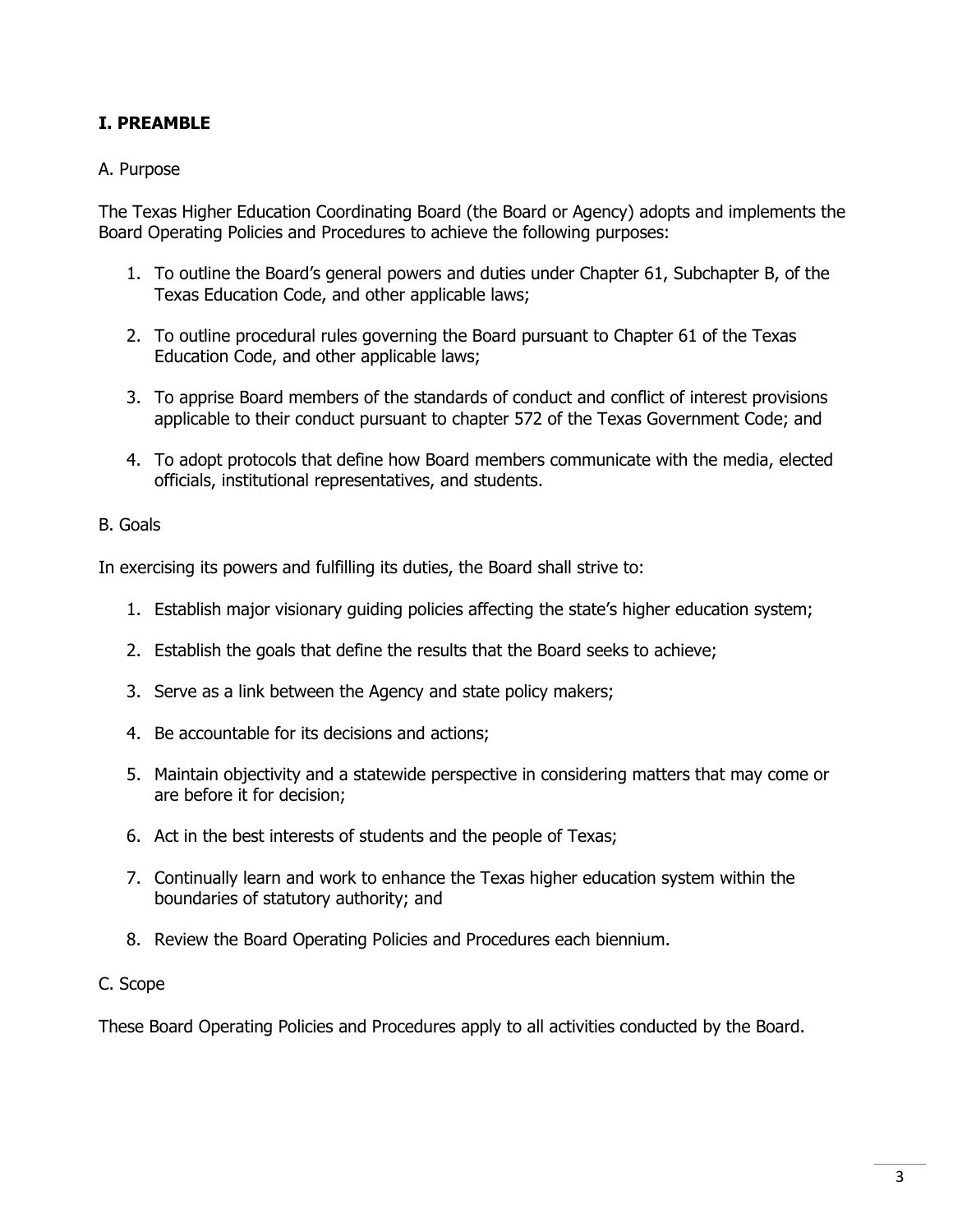#### D. Responsibility for Implementation

The Board and its officers are responsible for ensuring the implementation and adherence to the Board Operating Policies and Procedures.

#### <span id="page-3-0"></span>E. Nondiscrimination Policy

To the extent provided by applicable law, no person shall be excluded from participation in, denied the benefits of, or be subject to discrimination under, any program or activity sponsored or conducted by the Board, on the basis of race, color, national origin, religion, sex, age, veteran status, genetic information, or disability.

# <span id="page-3-1"></span>**II. THE BOARD**

#### <span id="page-3-2"></span>A. Purpose

The Board represents the highest authority in the state in matters of public higher education and is charged with the duty to take an active part in promoting quality education throughout the state. The Board performs its duty by:

- 1. Representing the State of Texas in the coordination of all higher education in the state;
- 2. Setting policies that formulate the course for higher education in Texas;
- 3. Maintaining an objective, statewide perspective;
- 4. Ensuring the efficient and effective use of higher education resources and eliminating unnecessary duplication;
- 5. Making recommendations to improve the efficiency and effectiveness of transitions, including between high school and postsecondary education, between institutions of higher education for transfer purposes, and between postsecondary education and the workforce;
- 6. Administering programs and trusteed funds for financial aid and other grants as necessary to achieve the state's long-range goals and as directed by the legislature;
- 7. Determining educational questions according to educational measures;
- 8. Collecting and making accessible data on higher education in the state and analyzing that data to support policy recommendations;
- 9. Setting policies for institutional and program excellence by balancing access and quality;
- 10. Discouraging the initiation and continuation of programs of substandard quality;
- 11. Recognizing community and technical colleges as full partners in higher education; and
- 12. Being spokespersons for higher education in Texas to encourage Texas institutions, to monitor and praise their progress, to support their steps towards excellence, and to applaud their imagination and initiative in imparting knowledge.

#### <span id="page-3-3"></span>B. Board Composition

- 1. The Board is composed of 9 members and one non-voting student representative appointed by the governor to provide representation from all areas of the state with the advice and consent of the senate, and as the constitution provides.
- 2. A Board member may not be employed professionally for remuneration in the field of education during the member's term of office.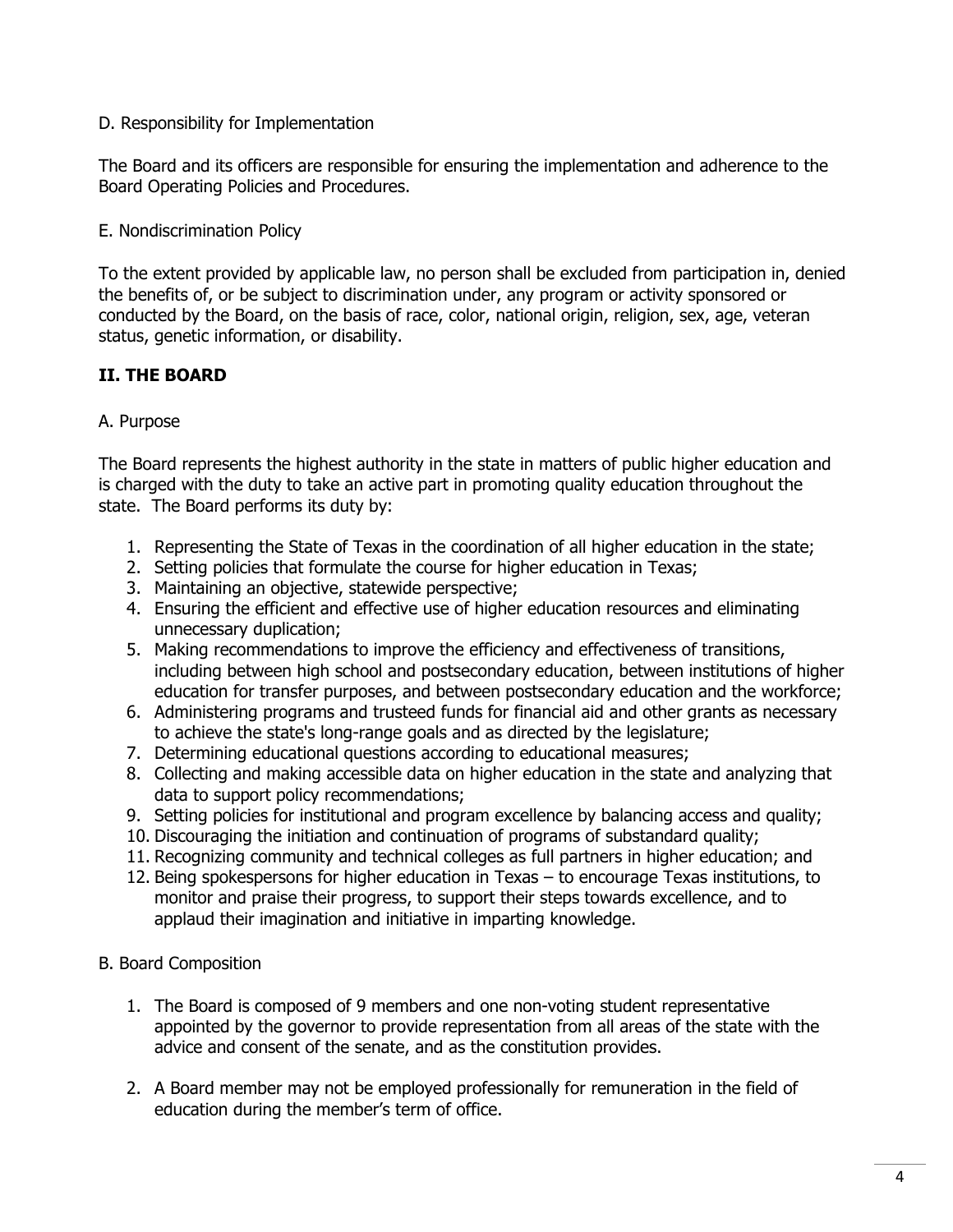- 3. Members of the Board shall serve without pay but shall be reimbursed for their actual expenses incurred in attending meetings of the Board or in attending to other work of the Board when that other work is approved by the Board Chair.
- <span id="page-4-0"></span>C. Restrictions on Board Appointment, Membership and Employment
	- 1. A Board member must be a representative of the general public. A person is not eligible for appointment as a member of the Board if the person or the person's spouse:
		- a. is employed by or participates in the management of a business entity or other organization regulated by the board or receiving funds from the board;
		- b. owns or controls, directly or indirectly, more than a 10 percent interest in a business entity or other organization regulated by the board or receiving funds from the board; or
		- c. uses or receives a substantial amount of tangible goods, services, or funds from the board, other than compensation or reimbursement authorized by law for board membership, attendance, or expenses.
	- 2. A person may not be a member of the board and may not be a board employee employed in a "bona fide executive, administrative, or professional capacity," as that phrase is used for purposes of establishing an exemption to the overtime provisions of the federal Fair Labor Standards Act of 1938 (29 U.S.C. Section 201 et seq.), and its subsequent amendments, if:
		- a. the person is an officer, employee, or paid consultant of a Texas trade association (i.e. a cooperative and voluntarily joined statewide association of business or professional competitors in this state designed to assist its members and its industry or profession in dealing with mutual business or professional problems and in promoting their common interest) in the field of higher education; or
		- b. the person's spouse is an officer, manager, or paid consultant of a Texas trade association in the field of higher education.
	- 3. A person may not be a member of the board or act as the general counsel to the board if the person is required to register as a lobbyist under Chapter 305, Government Code, because of the person's activities for compensation on behalf of a profession related to the operation of the board.

# <span id="page-4-1"></span>D. Terms

- 1. Board members hold office for staggered terms of six years with terms of one-third of the members expiring on August 31 of each odd-numbered year.
- <span id="page-4-2"></span>2. In the event of a vacancy during a term of a member appointed by the governor due to resignation or other reason, the Governor shall appoint a replacement who meets the qualifications of the vacated office to fill the unexpired portion of the term.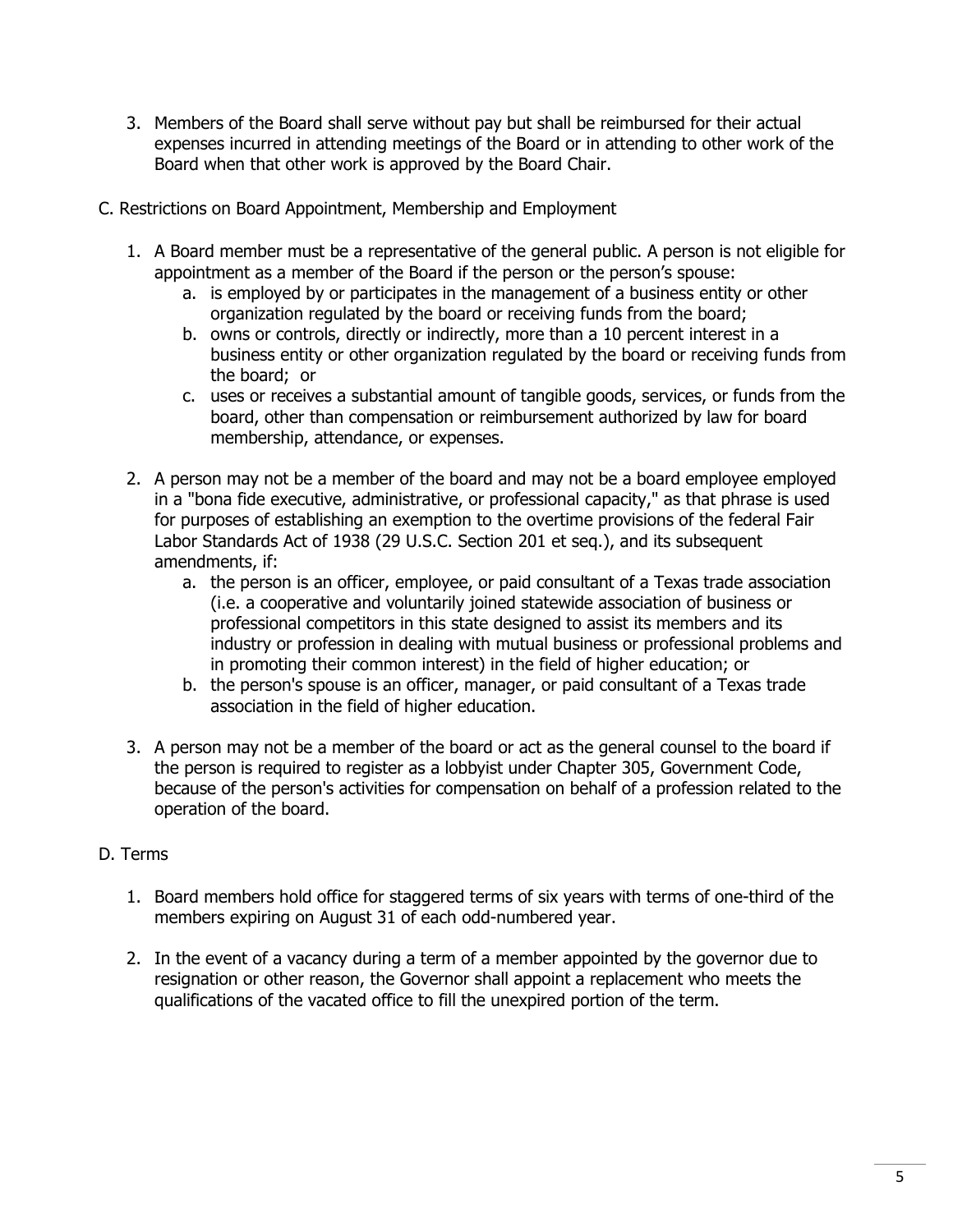#### E. Removal of Board Member

- 1. It is a ground for removal from the Board that a member:
	- a. does not have at the time of taking office the qualifications required by Section TEC, 61.0222(a);
	- b. does not maintain during service on the board the qualifications required by TEC, Section 61.0222(a);
	- c. is ineligible for membership under TEC, Section 61.022 or 61.0222;
	- d. cannot, because of illness or disability, discharge the member's duties for a substantial part of the member's term; or
	- e. is absent from more than half of the regularly scheduled board meetings that the member is eligible to attend during a calendar year without an excuse approved by a majority vote of the board.
- 2. The validity of an action of the Board is not affected by the fact that it is taken when a ground for removal of a board member exists.
- 3. If the commissioner of higher education has knowledge that a potential ground for removal exists, the commissioner shall notify the Board Chair of the potential ground. The Board Chair shall then notify the governor and the attorney general that a potential ground for removal exists. If the potential ground for removal involves the Board Chair, the commissioner shall notify the next highest ranking officer of the board, who shall then notify the governor and the attorney general that a potential ground for removal exists.
- <span id="page-5-0"></span>F. New Board Member Orientation

A new appointee to the Board shall be given an orientation to the activities and functions of the Board prior to being able to fully participate in a Board meeting. The New Board Member Orientation shall include the following topics:

- a. Agency mission, goals, objectives, and strategic plan;
- b. Agency organization, function, and powers and duties;
- c. Board member responsibilities, including the proper role of the member in policy making, deliberations, communications, and relations with the administrative staff of the Agency;
- d. Standards of conduct as public officials, including conflict-of-interest laws;
- e. Board meetings and other Board functions;
- f. Legislation that created the Board;
- g. Rules of the Board;
- h. Current budget of the agency;
- i. Results of the most recent formal audit of the agency;
- j. Texas open government laws, including information regarding mandatory training in open meetings and public information as required by the chapters 551 and 552 of the Texas Government Code;
- k. Travel reimbursement/per diem procedures and state regulations; and
- l. Other topics deemed appropriate by the Board Chair.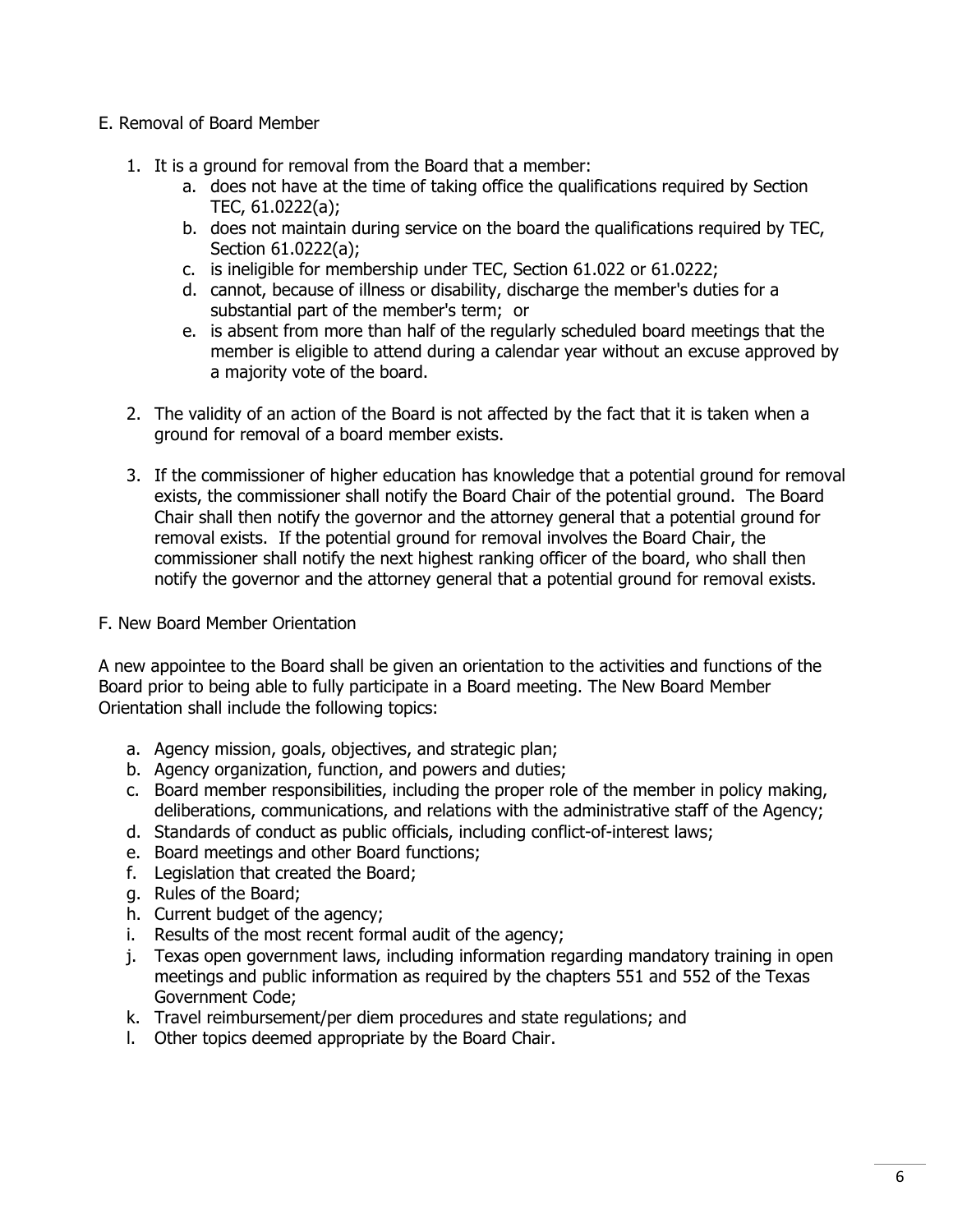## <span id="page-6-0"></span>**III. OFFICERS OF THE BOARD**

The Governor shall designate a Board Chair and Vice Chair. The Board shall appoint a Secretary of the Board whose duties may be prescribed by law and by the Board.

## <span id="page-6-1"></span>**IV. BOARD MEMBER CODE OF CONDUCT/CONFLICT OF INTEREST AND ETHICAL CONDUCT**

- A. Code of Conduct/Conflict of Interest. Board members shall adhere to the standards of conduct and conflict of interest provisions set out in section 572.051 of the Texas Government Code and other applicable laws. Pursuant to that section, a Board member must adhere to the following:
	- 1. Not accept or solicit any gift, favor, or service that might reasonably tend to influence the Board member in the discharge of official duties or that the Board member knows or should know is being offered with the intent to influence the Board member's official conduct. Note: Accepting tickets, vouchers, or other forms of entry that typically have a cost of admission, to an event hosted by an institution of higher education (e.g., football tickets) is allowed under state ethics laws so long as a representative of the donor institution is present.

Please note that the appearance of accepting such tickets has been questioned in certain news media articles as potentially creating a conflict of interest for Board Members, and potentially influencing them to vote in favor of matters that may come before the Board from such institutions. To avoid any such appearance, it is recommended that Board Members planning to attend such an event should request an invoice for, and in turn pay, the base value of the tickets or other form of entry for that event.

- 2. Not accept employment or engage in a business or professional activity that the Board member might reasonably expect would require or induce the Board member to disclose confidential information acquired by reason of the official position;
- 3. Not accept employment or compensation that could reasonably be expected to impair the Board member's independence of judgment in the performance of the Board member's official duties;
- 4. Not accept an honorarium for services requested to be provided due to the Board member's official position or duties. This prohibition extends to an honorarium for in-state and out-ofstate engagements if the Board member would not have been asked but for his/her official position. The honorarium may not be remitted to a third-party or tax-exempt charity if payment is made in consideration of the services performed and at the direction of the Board member. The Board member may accept food, transportation, and lodging when in connection with a conference or a similar event if within reason and, as required, reported in Section XI of her/his annual personal financial statement (Texas Penal Code, Section 36.07).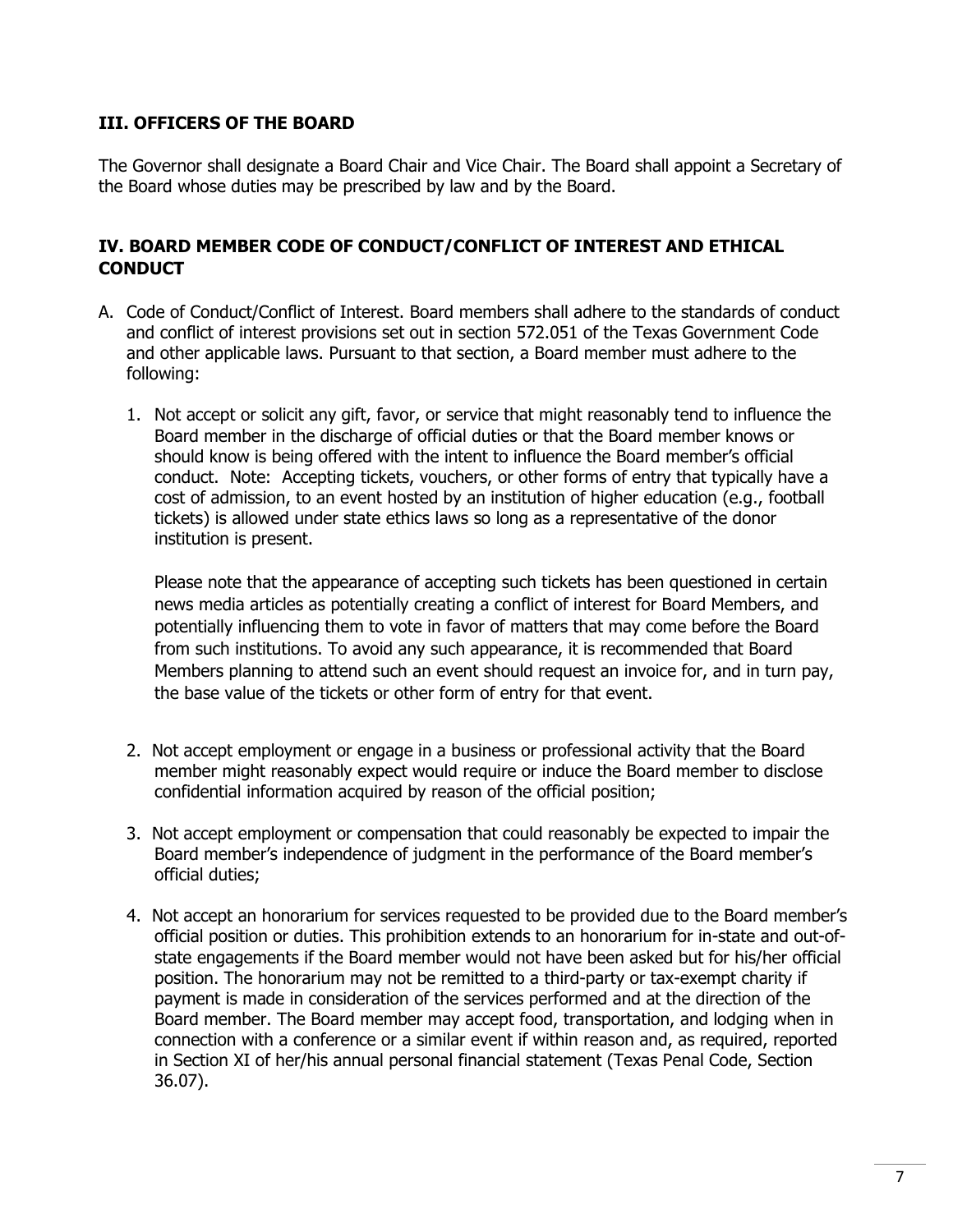- 5. Not make personal investments that could reasonably be expected to create a substantial conflict between the Board member's private interest and the public interest;
- 6. Not intentionally or knowingly solicit, accept, or agree to accept any benefit for having exercised the Board member's official powers or performed the official duties in favor of another;
- 7. Complete and file a personal financial statement with the Ethics Commission on or before April 30 each year if they served at any time beginning on January 1 and continuing through April 30 of that year (Texas Government Code § 572.026(a)). Newly appointed individuals must file a statement within 30 days of taking office.
- 8. Complete the open government training as required by Government Code sections 551.005 and 552.012;
- 9. Comply with the Open Meetings Act when communicating with other Board members outside of a posted meeting of the Board; and
- 10. Seek counsel when confronted with a situation that the Board member believes may present a conflict of interest.
- B. Appropriated Funds and Official Authority. All Board members must adhere to Texas Government Code §556 in using appropriated money, but may engage in political activity to the widest extent consistent with the restrictions imposed by law.
	- 1. The Board may not use any appropriated money under its control to finance or otherwise support the candidacy of a person for office. This prohibition extends to direct or indirect employment of a person to perform such actions.
	- 2. The Board may not use appropriated money to employ a person who is required by Chapter 305 to register as a lobbyist.
	- 3. Board members may not use their official authority for the purpose of affecting the result of an election, under the Code of Federal Regulations, Title 5, Part 151.121.
- C. Principles of Ethical Conduct. Board members shall conduct themselves in a manner that strengthens the public's trust and confidence by adhering to the following principles:
	- 1. Honesty, accountability, transparency, respect and trust;
	- 2. Integrity of the highest caliber;
	- 3. Conduct that is indisputable and beyond reproach;
	- 4. Openness and fairness; and
	- 5. Commitment to compliance with the law, rules and regulations, and Board Operating Policies and Procedures.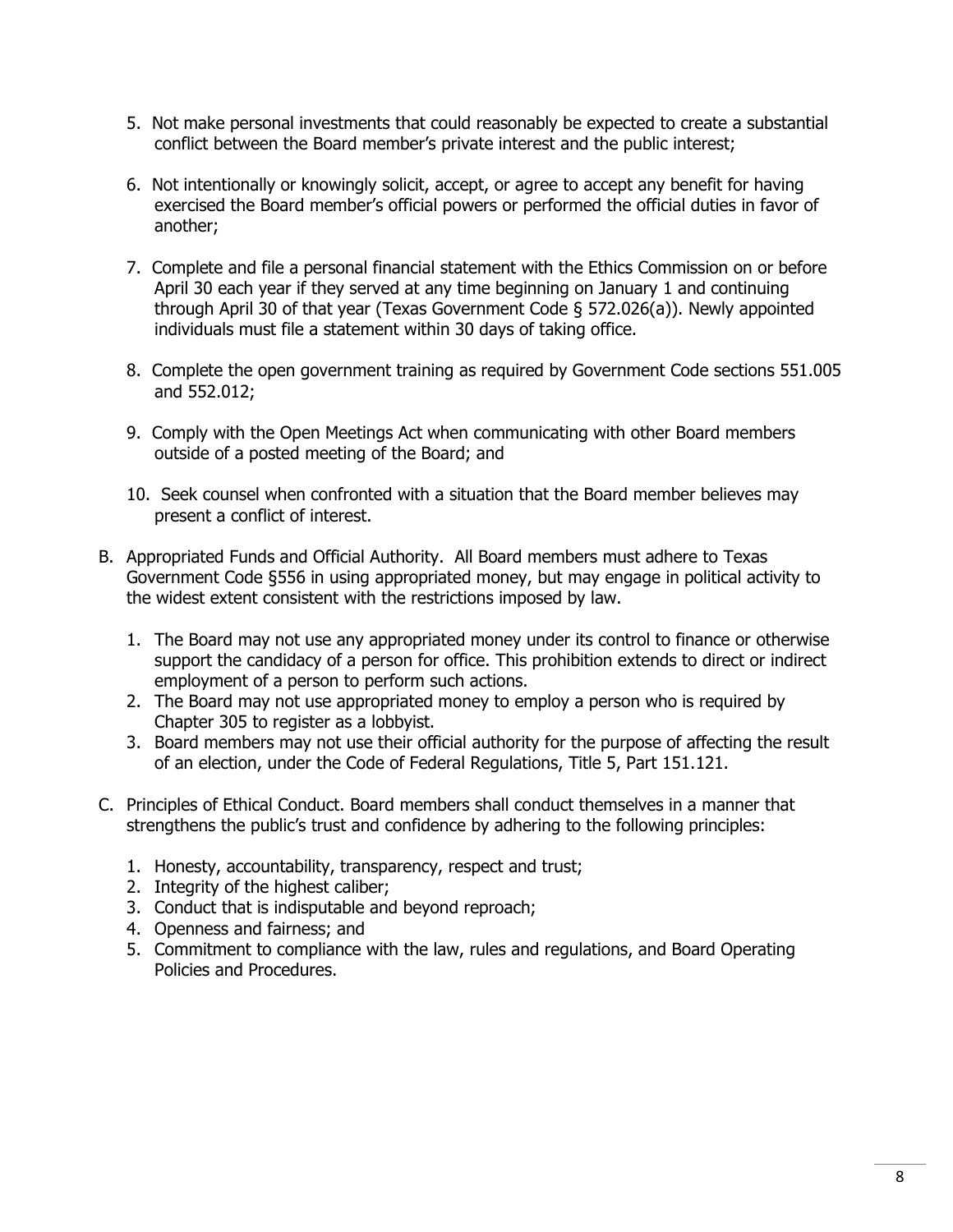Board members:

- a) shall be honest and ethical in their conduct and the performance of their duties;
- b) shall adhere to all applicable state and federal laws and regulations, policies and regulations, and member rules and procedures;
- c) shall protect and conserve state resources and shall not use them for unauthorized activities;
- d) shall endeavor to avoid any actions that would create the appearance that they are violating the law, rules and regulations, or Board Operating Policies and Procedures;
- e) shall not hold financial interests that are in conflict with the conscientious performance of their official duties and responsibilities;
- f) shall not engage in any financial transaction in order to further any private interest using nonpublic information which they obtain in the course of their Board service;
- g) shall not make unauthorized commitments or promises of any kind purporting to bind the Board;
- h) shall not use their public offices for private gain;
- i) shall act impartially with a statewide perspective and not give preferential treatment to any private or public institution of higher education, organization or individual;
- j) shall not engage in outside employment or activities, including seeking or negotiating for employment, that conflict with official duties and responsibilities;
- k) shall promptly disclose fraud, waste, abuse and corruption to the Director of Audit and Compliance; and
- l) shall strictly adhere to all state and federal laws and regulations, policies and regulations, and member rules and procedures regarding sexual harassment and equal opportunity for all persons regardless of race, color, religion, sex, national origin, age, disability, genetic information or veteran status.
- D. General Duties and Responsibilities of Board Members
	- 1. The Board is responsible for the hiring, evaluation and, if deemed necessary and appropriate, the termination of employment, of the Commissioner.
	- 2. Duty of Loyalty A Board member must be responsible and loyal to the interests of the state higher education system as a whole. A member does not represent any other constituency, person, or entity that conflicts with those interests.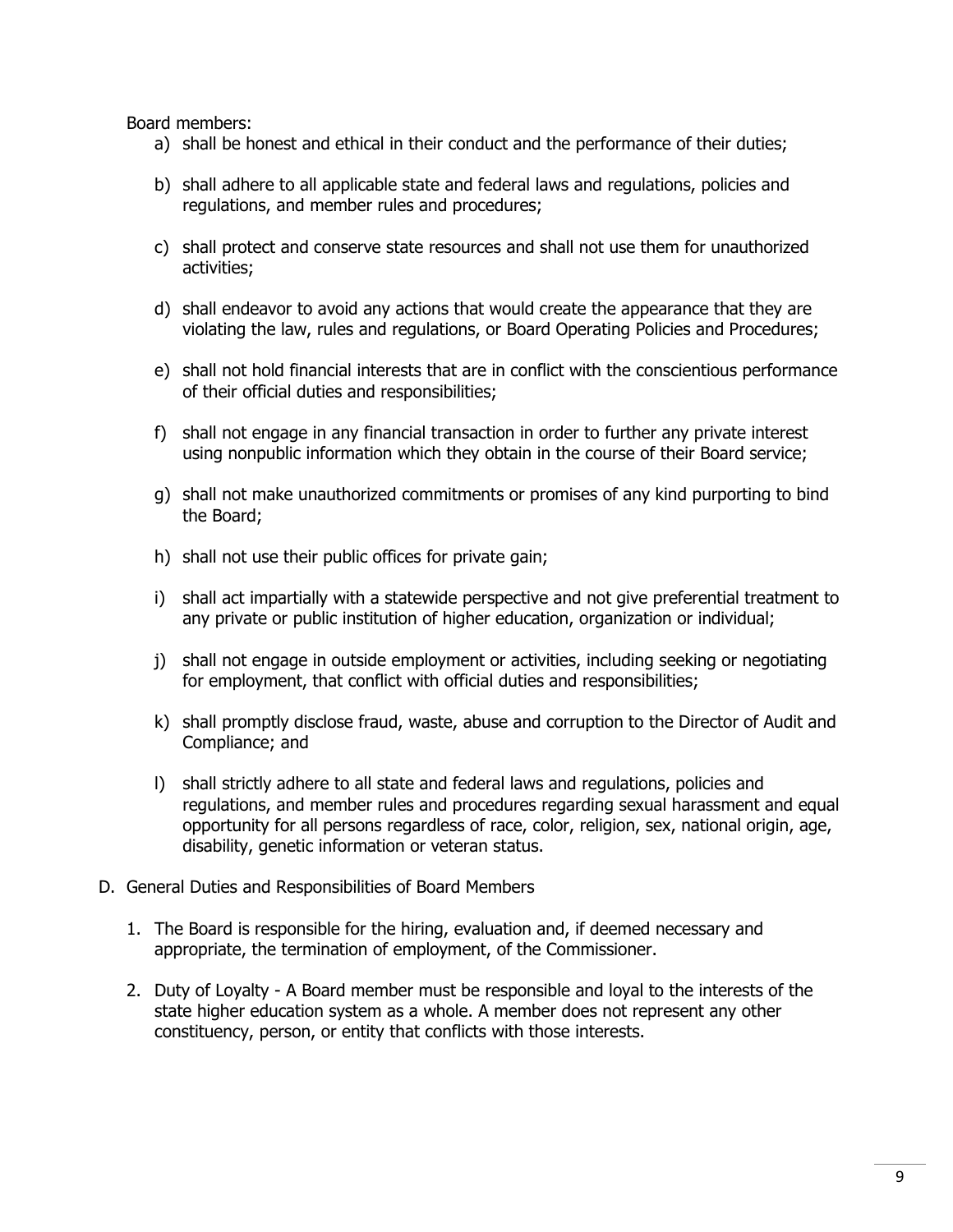- 3. Duties of the Board Chair The Board Chair may speak for and represent the Board under a general grant of authority but may not take positions he or she knows to be contrary to Board policy.
- 4. Duty of Unity Except as indicated in D.3., Duties of the Board Chair, no single member of the Board may speak for or otherwise bind the Board, unless authorized to do so by vote of a majority of the Board pursuant to an action taken in open, public session at a dulyconstituted meeting of the Board.
- 5. Committee Authority Board committees represent the Board and act on its behalf in preparation for Board meetings. They have authority to report and recommend various actions, including policy initiatives, to the Board.
- 6. It is the responsibility of each Board member to have a basic knowledge of the operations, management, finances, and effectiveness of the Agency, and each Board member has the right and authority to inform himself/herself as to the duties, responsibilities, and obligations of the member in such a manner as each may deem proper. Members of the Board are to be provided access to such information as in their individual judgments will enable them to fulfill their duties and responsibilities as members of the Board.
- 7. A Board member may not publicly disclose information that is confidential by law, unless disclosure is required by law or made pursuant to a vote of the Board to waive an applicable privilege.
- 8. Members of the Board shall bring concerns about operations, accountability, compliance, or the need for an investigation to the Commissioner, Board Chair, Vice Chair, General Counsel, Director of Audit and Compliance, or appropriate Committee of the Board.
- 9. Members of the Board shall respect the role of the Commissioner as the chief executive officer of the Agency and shall respect management and reporting lines for the agency.
- 10. Communication with Agency Staff. Members of the Board are to be provided access to agency personnel as in their individual judgments will enable them to fulfill their duties and responsibilities as Board members. The preferred regular channel of communication from Board members to agency personnel shall be made through the Commissioner and/or senior executive staff (i.e., Deputy Commissioners and General Counsel; also see IX. Board Communication with the Media, Elected Officials, Institutional Representatives, and Students). The Commissioner or senior executive staff member will alert the Board Chair and Vice Chair of any substantive communication with Board members that may directly impact the work of the Board.
- 11. The Board is responsible for the annual performance appraisal and compensation of the Commissioner of Higher Education, the General Counsel, and the Director of Internal Audit and Compliance. The Commissioner's annual compensation may not exceed the amount authorized in the General Appropriations Act and must be done in writing, approved by the Board in a public meeting, signed by the chair, and submitted to the Governor, the Legislative Budget Board and the Comptroller.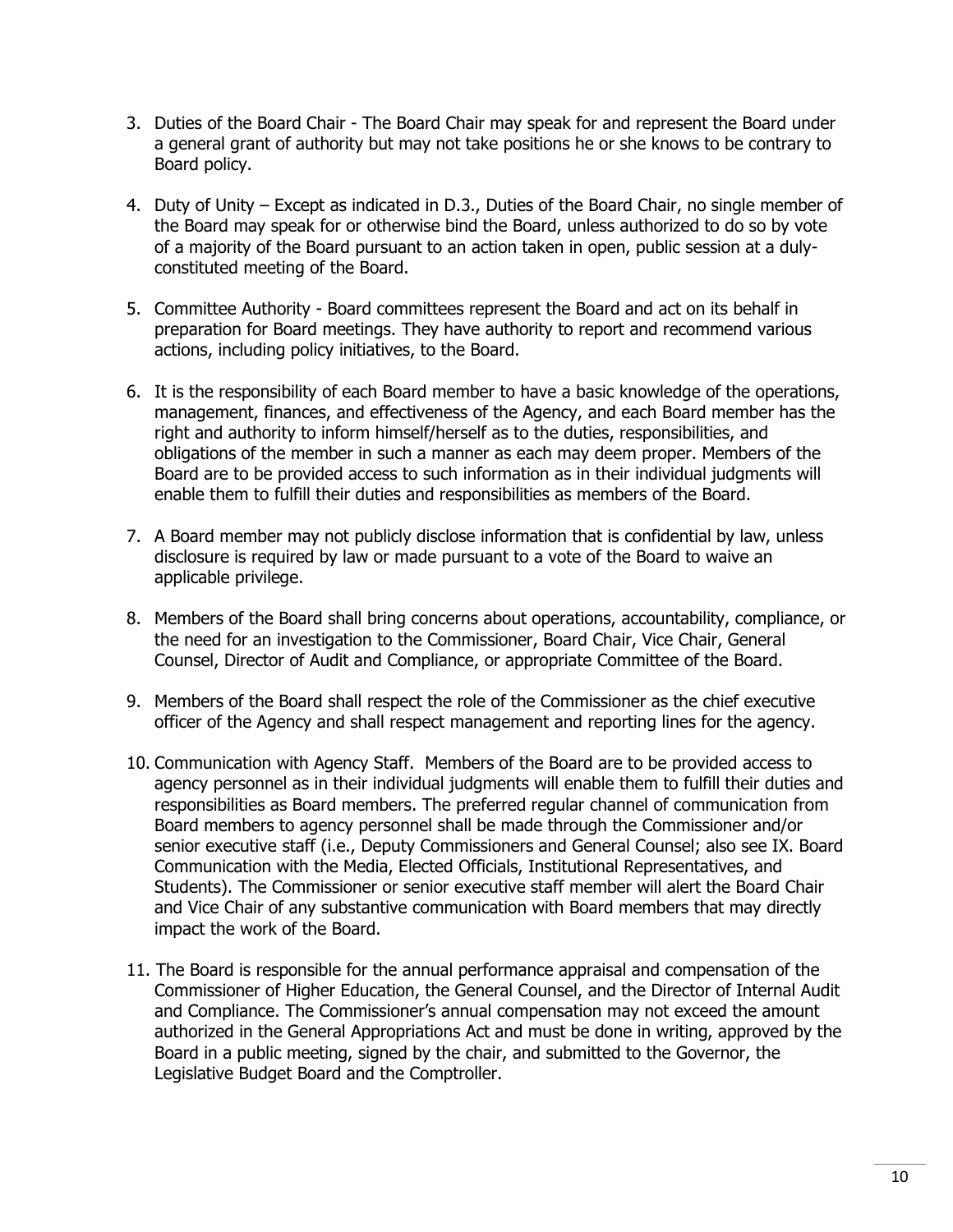The Board Secretary shall work with the Director of Human Resources (HR) to develop the annual performance appraisal forms and disseminate them to Board members no later than June 1 of each year. Each Board member shall complete the forms and return them to the HR Director by July 1. The HR Director will combine and average the scores for each evaluation and include any comments without attributing the comments to a particular Board member. The HR Director shall send the final evaluations to the Board within 14 calendar days before the July Board meeting. Board members shall meet in Executive Session during the Board meeting to discuss the performance evaluation of the Commissioner, the General Counsel, and the Director of Internal Audit and Compliance.

#### <span id="page-10-0"></span>**V. MEETINGS OF THE BOARD**

- A. Regular Meetings. Regular meetings of the Board shall be held in the city of Austin at least once per quarter of the calendar year on dates determined by the Board.
- B. Emergency Meetings. An Emergency Meeting of the Board may be called by the Board Chair. Notice of such meeting shall be communicated in the manner most likely to give the greatest amount of notice to the members. Every meeting notice to Board members shall contain the meeting time, place, day, and general nature of the business to be transacted.
- C. Special meetings of the Board. Special meetings of the Board may be held at times and places as ordered by the Board during a regular meeting, or special meetings may be called by the Board Chair to be held at a time and place the Chair shall designate.
- D. Notice. The Board Chair shall designate a location for each Board meeting. Notice of the meetings, including the location shall be posted pursuant to the requirements of the Texas Open Meetings Act. All meetings shall be open to the public, except executive sessions as discussed below. Notice to the public of all meetings shall be given pursuant to the Open Meetings Act.
- E. Duties of Board Members at Board Meetings:
	- 1. Right to Speak A Board member has the right to state his or her views, opinions, positions, and recommendations but should do so professionally and respectfully in the procedural manner established or directed by the Board Chair, who shall allow and facilitate expression of dissenting or minority viewpoints.
	- 2. Duty to Listen A Board member should listen respectfully to the views, opinions, positions, and recommendations of others, even those with whom he or she disagrees.
	- 3. Duty to Respect Board Decisions A Board member should abide by and not subvert or otherwise derogate to outside parties lawfully-taken Board decisions. If, as a matter of principle, a Board member must articulate a minority opinion, he or she may do so; however, such opinion should be announced to the Board through the Board Chair, who may call upon the dissenting Board member to articulate his or her opinion.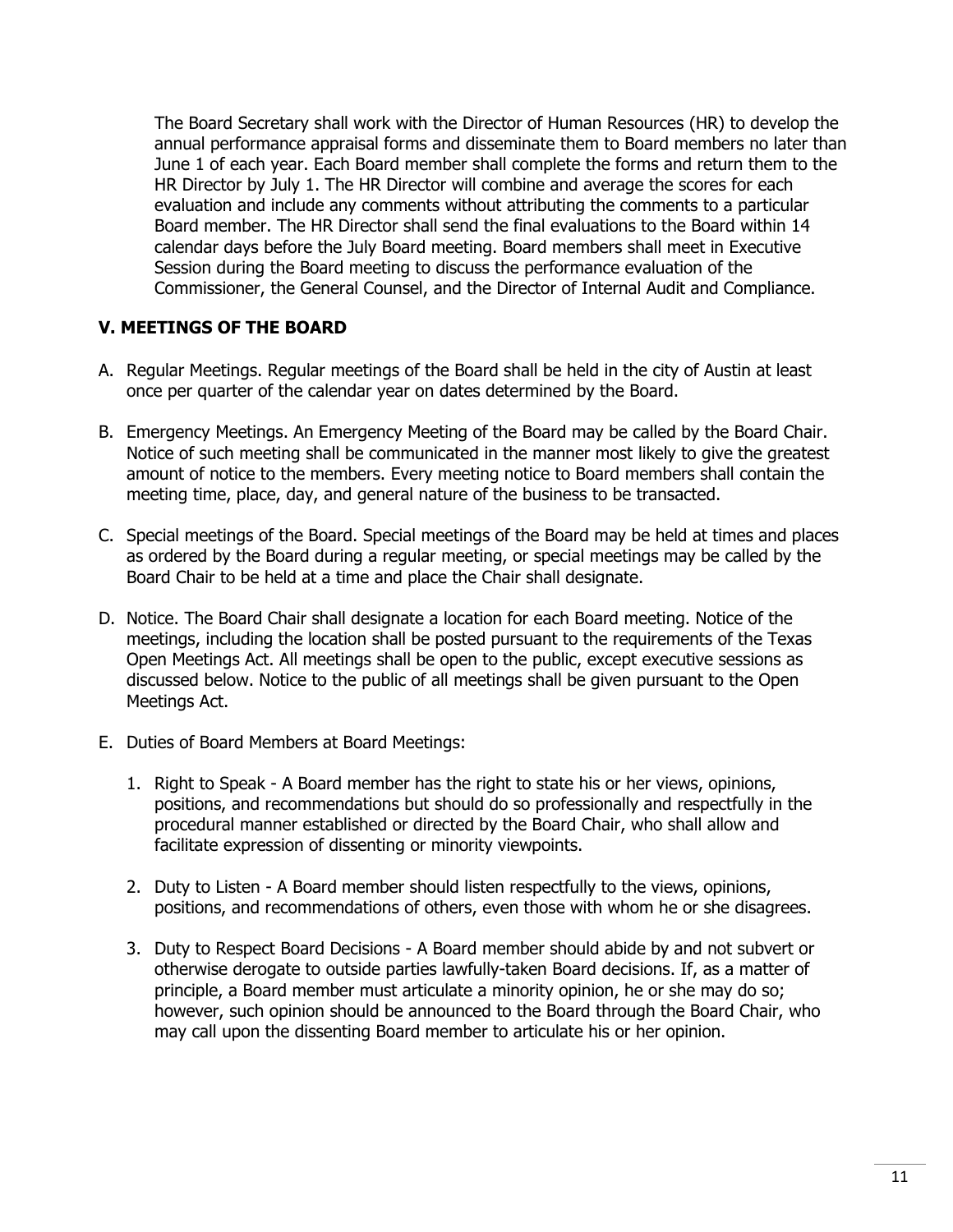- 4. Duty of Confidentiality A Board member should not report the Board's executive session discussions, deliberations, or statements of Board members (including his or hers) to any third party without the Board's permission unless required by law to do so. Robert's Rules of Order (11th ed., 2011.)
- 5. Duty of Attendance Board members should make every attempt to attend Board meetings. However, if a Board member is unable to attend a Board meeting, he or she shall notify the Board Chair as soon as practicable. In accordance with state statute (Texas Education Code Section 61.0223(a)(5)) and Section II.E.1.e of the Board's Operating Policies and Procedures, if a Board member is absent from more than half of the regularly scheduled Board meetings during a calendar year without an excuse approved by a majority vote of the Board, the Board member is subject to removal from the Board.
- 6. Duty of Disclosure If a Board member has a real or potential private or personal interest in a measure, proposal, or decision pending before the Board, she/he should disclose this information to the remainder of the Board in open meeting and refrain from voting or otherwise participating concerning that matter (Texas Government Code §572.058). An individual who violates this duty is subject to removal from office on the petition of the Attorney General on the Attorney General's own initiative or on the relation of a resident or of any other member of the Board. For purposes of section 572.058, an individual does not have a "personal or private interest" in a measure, proposal, or decision if the individual is engaged in a profession, trade, or occupation and the individual's interest is the same as all others similarly engaged in the profession, trade, or occupation.
- F. Agendas. The Board Chair and Vice Chair shall determine the agenda for a Board meeting. Board members have a right and a duty to raise matters of concern related to Board oversight. In order that such matters can be discussed properly, it is important that a Board member with a concern mention it to the Board Chair and Vice Chair in time for the matter to be added to the agenda, if needed. The Board Chair makes the final determination as to whether to place an item on the agenda unless a majority of the Board members present request to add an item or otherwise amend the agenda. If an item is removed from the agenda, the Board Chair will timely inform other Board members of the reason for removing an agenda item after it has been posted. Board members shall receive the agenda and supporting materials for an upcoming meeting at least two weeks before the meeting, to the extent possible. Each matter to be considered at a meeting of the Board or a committee of the Board as an Agenda Item shall be accompanied by a summary of the facts pertaining thereto, the need for action thereon, and the recommendations of the Commissioner, staff, or advisory committee, where appropriate.
- G. Consent Agendas. A compilation of matters required to be approved by or reported to the Board via a Consent Agenda format shall be prepared as directed and approved by the Commissioner, Deputy Commissioners, and Assistant Commissioners, as appropriate. Any Board member may request that an item be added or removed from the Consent Calendar at the time it is being considered. Addition of an item from the Agenda to the Consent Agenda requires approval of a majority of Board members present. Removal of an item can be accomplished at the request of a single Board member.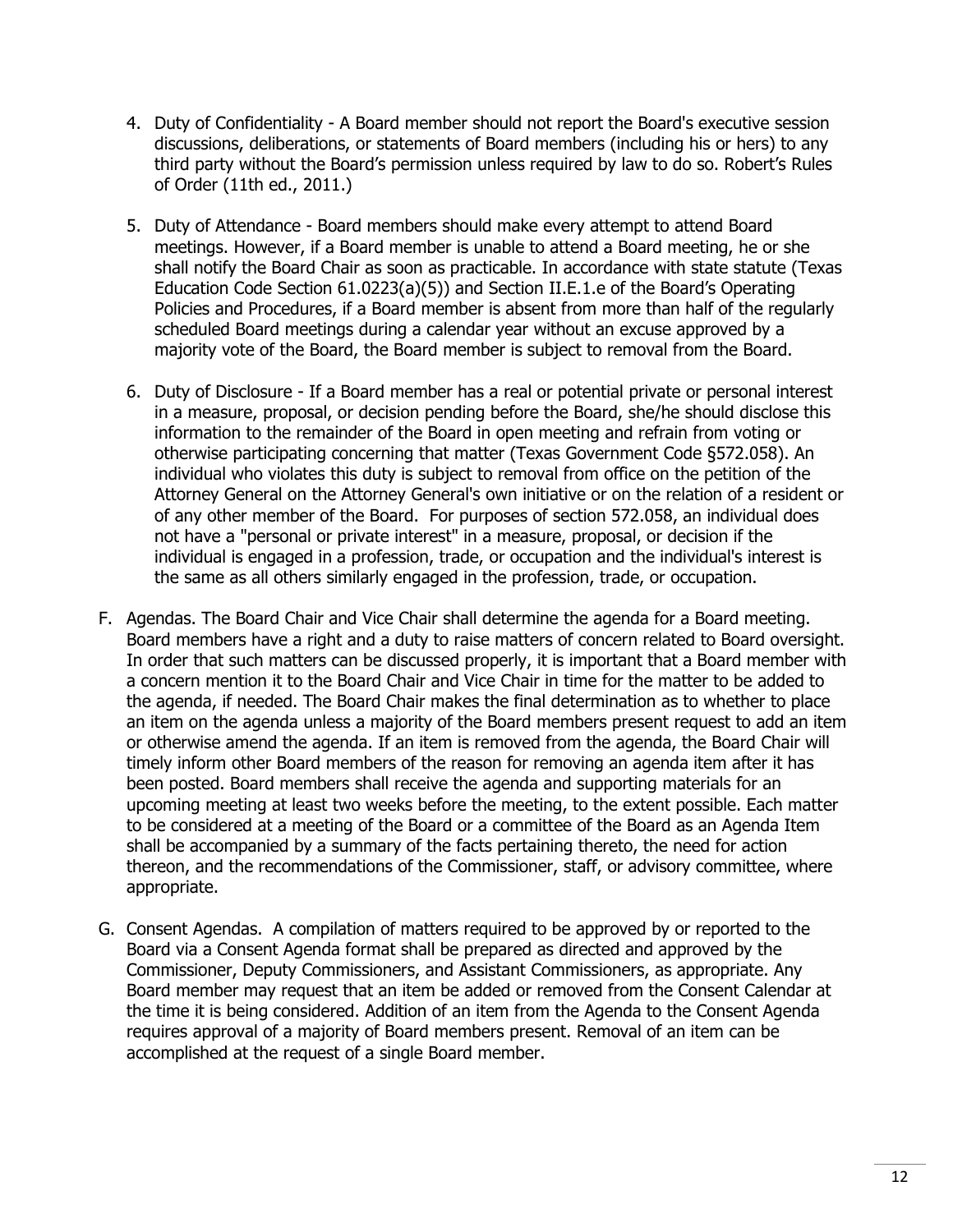- H. Quorum/Action. At each regular or emergency meeting, the Board Chair shall certify a quorum is present in order to conduct official business of the Board. A quorum of the Board is a majority of the number of members fixed by statute, not including the Board's student representative. Accordingly, five members is a quorum of the Board for all purposes. The Texas Open Meetings Act prohibits less than a quorum of members from discussing or deliberating official business of the Board at such a meeting. A majority of members present, whether or not they comprise a quorum, may adjourn the meeting from time to time. A majority shall mean, for all purposes, more than half of the votes cast, ignoring abstentions.
- I. Rules Governing Board Action. The Board Operating Policies and Procedures shall govern the action of the Board. In the event that the policies and procedures do not specify how an action shall be conducted, the Board, as appropriate, shall refer to pertinent statutes, rules, or the latest Robert's Rules of Order Newly Revised Edition.
- J. Recordation of Meetings. All or any part of the public meeting may be recorded by any person in attendance by means of tape recorder, video camera, or any other means of sonic or visual reproduction unless determined by the Board Chair to be disruptive of the meeting.
- K. Public Testimony. Opportunity for public testimony shall be provided at each regularly scheduled meeting of the Board and its standing committees.
	- 1. The Board or Committee Chair shall take appropriate action to avoid unnecessary, repetitive testimony and to assure that different members of the public with differing points of view have reasonable access to the Board or committee. The Board or Committee Chair shall strive to ensure that representatives from both sides of an issue are able to address the Board or committee.
	- 2. Oral and written testimony shall be limited to an existing agenda, including consent, item that is being considered by the Board.
	- 3. Individuals wishing to testify must register via mail, email, fax or online using the public comment form available on the agency's website at least 24 hours prior to the meeting. Exceptions may be made at the discretion of the Board or Committee Chair.
	- 4. Individuals must provide his or her name, organizational affiliation, if any, and indicate which agenda item shall be addressed. A separate form must be submitted for each agenda item on which the speaker will testify. Additionally, the registrant shall disclose his or her viewpoint on the agenda item. The date and time the registration was received shall be noted.
	- 5. Each speaker shall have three minutes, unless otherwise stated in advance by the Board or Committee Chair. Testimony is limited to one representative per organization.
	- 6. Special accommodations for individuals who may require auxiliary aids or other services shall be made by the Agency's ADA Coordinator. Individuals requiring these accommodations shall notify the ADA Coordinator at least five days prior to the meeting.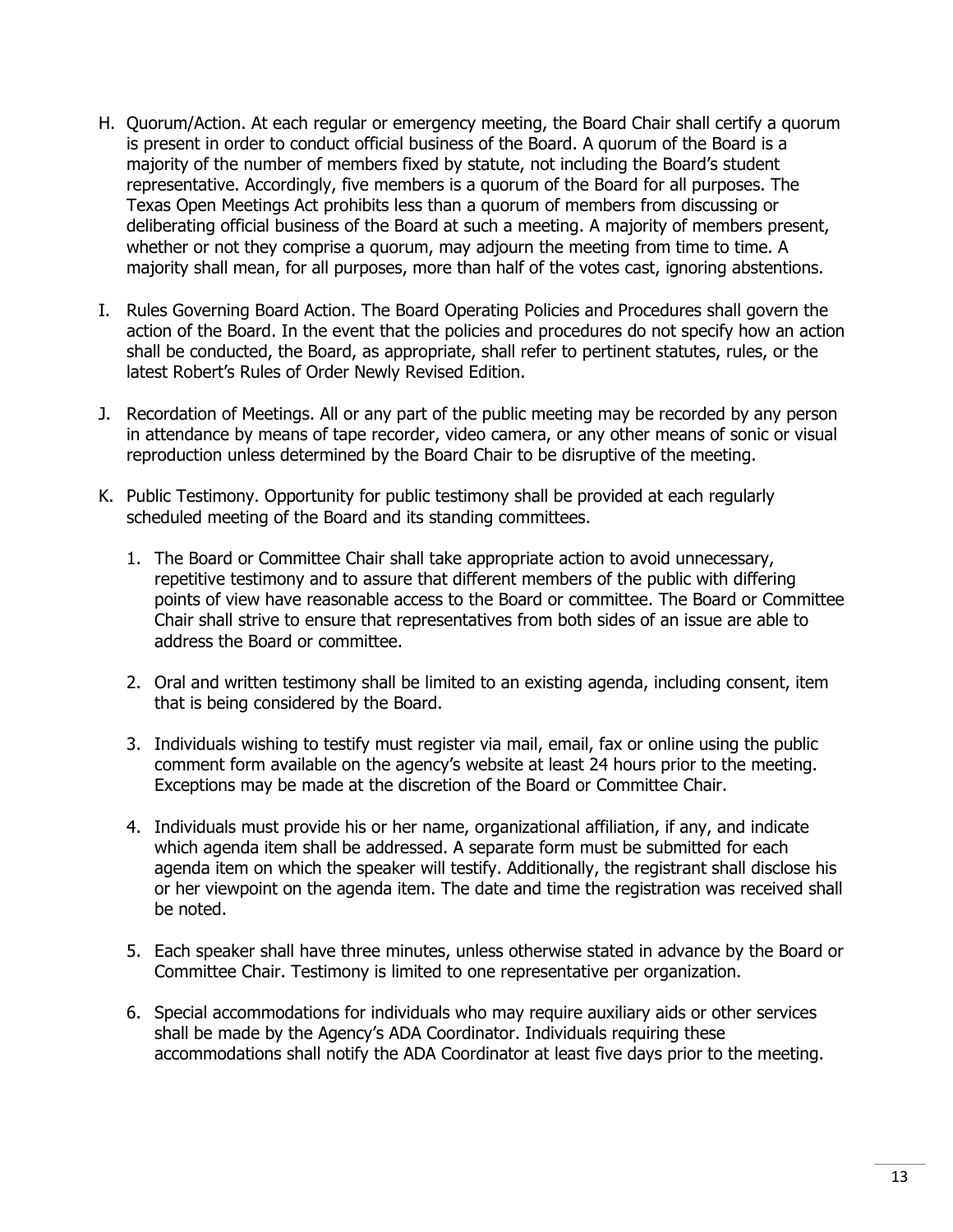- 7. A registrant offering written materials in lieu of oral testimony shall provide at least 10 copies of the materials to Agency staff for distribution to Board members.
- L. Executive Sessions. Executive Sessions of the Board are closed meetings of the Board which may be held as authorized by the Open Meetings Act.

# <span id="page-13-0"></span>**VI. BOARD COMMITTEES**

- A. The Board Chair may establish regular, standing, or temporary committees of the Board as he/she deems appropriate.
- B. To the extent practicable, all subjects and matters requiring Board action shall be referred to the appropriate standing committee for consideration and recommendation before action is taken by the Board. If the matter could be considered by more than one committee, the Board Chair will determine the appropriate referral.
- C. The Board Chair shall appoint an appropriate number of members to serve on the standing committees, including one to serve as Committee Chair. The Board Chair has established the following standing committees:
	- 1. Agency Operations Committee (AOC). This committee is responsible for matters pertaining to agency operations. Responsibilities include:
		- a. Agency strategic plan;
		- b. Legislative Agenda;
		- c. Agency's legislative appropriations request;
		- d. Audit, Compliance, and IT functions;
		- e. Student loan portfolio;
		- f. Agency's continuous improvement initiatives; and
		- g. Any other issues, rules, reports, and studies relating to agency operations.
	- 2. Committee on Academic and Workforce Success (CAWS). This committee is responsible for all matters pertaining to academic excellence, research, health, and workforce development. Responsibilities include:
		- a. Academic and technical programs;
		- b. Data, information and reports relating to low producing degree programs;
		- c. Certificates of approval/accreditation;
		- d. Workforce Development (Perkins/Vocational Education);
		- e. Research programs;
		- f. GME and other health programs;
		- g. College Readiness and Success (TSI, Developmental Education, ABE, Educator Quality);
		- h. P-16 Outreach Initiatives;
		- i. Learning Technology;
		- j. Transfer Issues and Initiatives; and
		- k. Any other issues, rules, reports, and studies relating to academic excellence, research, health and workforce development.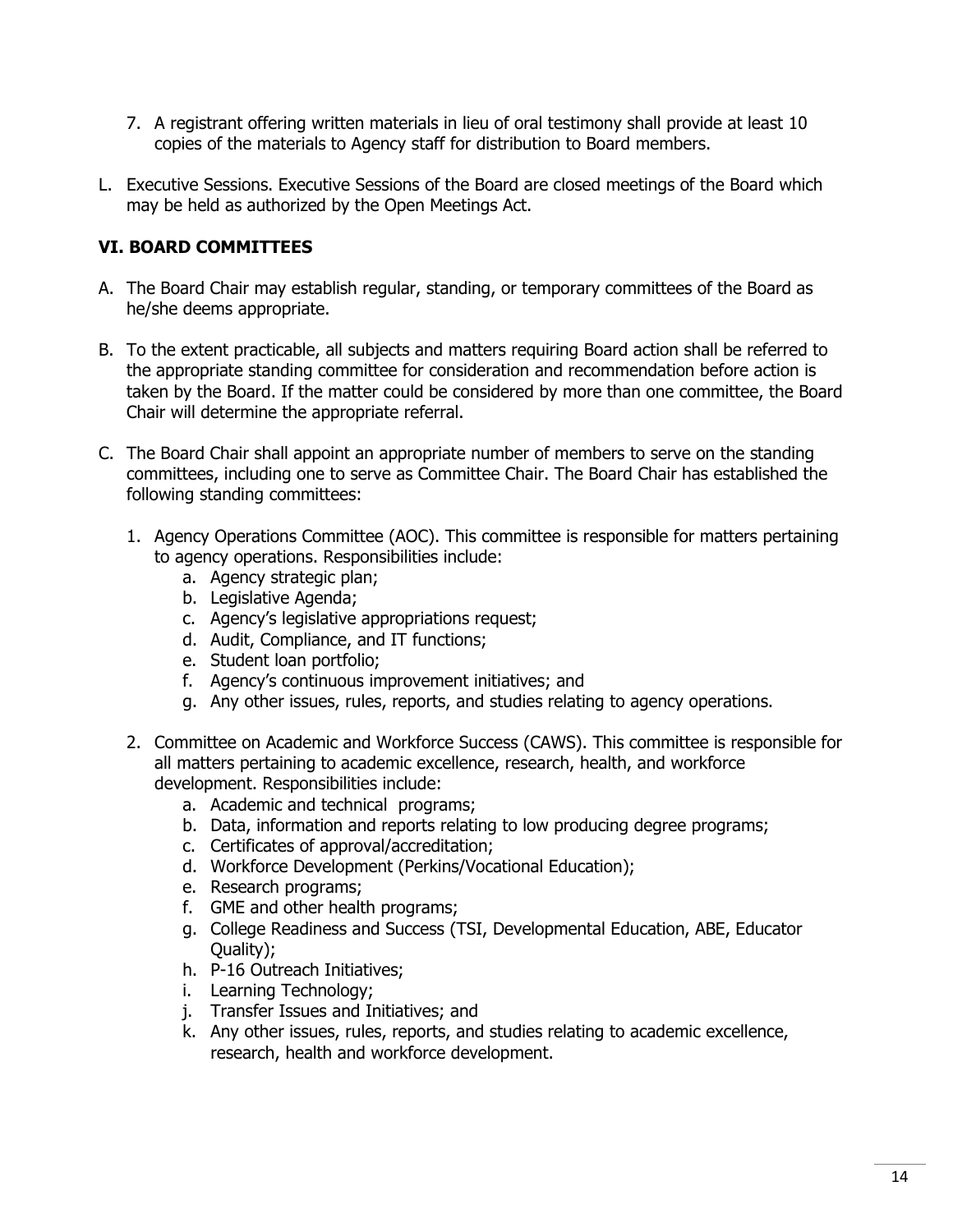- 3. Committee on Innovation, Data, and Education Analytics (IDEA). This committee is responsible for policy development, strategic planning for statewide higher education, and monitoring of the state's progress in achieving the goals of the strategic plan. Responsibilities include:
	- a. Long-term Strategic Plan for Texas Higher Education;
	- b. Formula Funding;
	- c. Data, information and reports relating to Campus Facilities;
	- d. Accountability System;
	- e. Financial Aid;
	- f. Higher Education Strategic Plan Progress Reports;
	- g. Institutional Cost Efficiencies; and
	- h. Any other issues, rules, reports, and studies relating to affordability, accountability, and planning.

The performance appraisals of the Commissioner, General Counsel, and Director of Internal Audit and Compliance, as well as all rules developed through the negotiated rulemaking process, shall be considered by the full Board, not a Board standing committee.

- D. Advisory Committees
	- 1. The Board may establish advisory committees and shall appoint advisory committee members; however, a Board member may not serve as a member of an advisory committee.
	- 2. The Board shall adopt rules to establish advisory committees in accordance with 19 Texas Administrative Code, Part 1, Chapter 1, Subchapter A, Section 1.6.

# <span id="page-14-0"></span>**VII. BOARD RULES**

- A. Rule Making Authority. The rules adopted by the Board are part of a larger body of state agency rules that are collected and published by the Office of the Secretary of State as the Texas Administrative Code (TAC). Board rules are codified under Title 19, Part I, of the TAC. Title 19 is Education, and Part I is the Texas Higher Education Coordinating Board. The Board may adopt new rules or abolish or amend existing rules.
- B. Rule Making Process. The rulemaking process is primarily governed by Chapter 2001 of the Texas Government Code and is designed to permit and encourage stakeholder participation in rule making. The Agency also utilizes Chapter 2008 of that Code when it engages in negotiated rulemaking. The process shall follow Board rules, Chapter 1, Subchapter A, Rule 1.14. Rules that have been developed through negotiated rulemaking process are not considered by a Board committee before being considered by the full Board.
- C. Rule Review Process. In accordance with Texas Government Code, §2001.039, the Board shall review its rules every four years to ensure that statutory authority and the reasons for the rules continue to exist.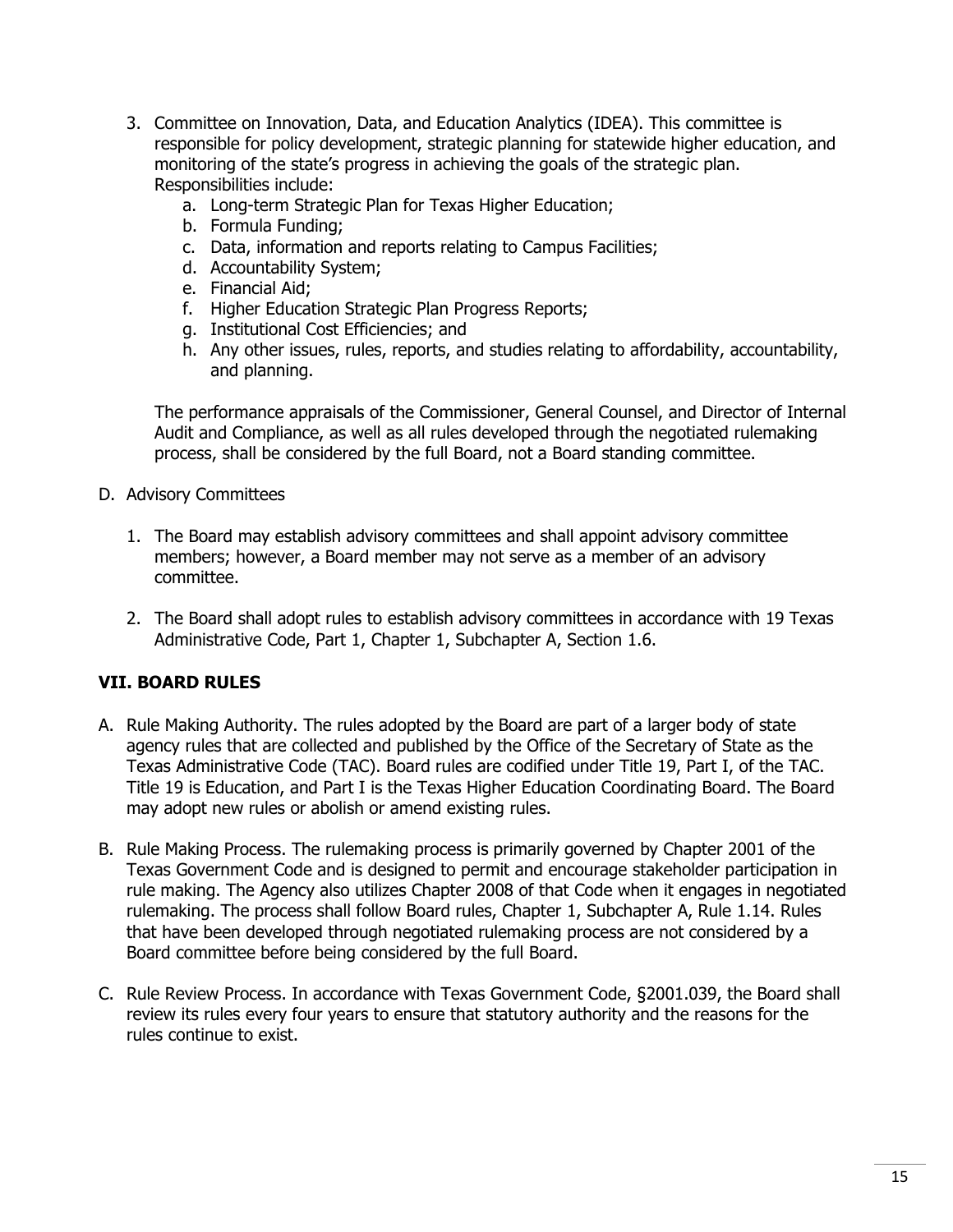D. Filing Non-Substantive Rule Corrections with the Secretary of State. The Commissioner of Higher Education or the Commissioner's designee may approve and file with the Secretary of State non-substantive corrections to the Board's rules. Non-substantive rule corrections may include typographical, grammatical, referencing, or spelling errors and technical edits to comply with Texas Register style and format requirements.

## <span id="page-15-0"></span>**VIII. CONTRACTS AND MEMORANDA OF AGREEMENT**

- A. Contracts.
	- 1. The Board shall execute interagency contracts to perform routine administrative functions and may execute other contracts as allowed by law.
	- 2. The Board shall not contract for goods or services with a relative of a Board member unless the contract results from a competitive process in compliance with state purchasing laws. "Relative" for the purpose of this subsection shall be based on the civil law standard for determining degrees of relationship and shall mean any persons related within the second degree by affinity (marriage) or within the third degree by consanguinity (blood). A Board member shall identify to the General Counsel any relative that may be considering a contractual relationship with the Board.
- B. Delegation. The Board Chair, Vice Chair, and Chair of the relevant Board standing committee may approve contracts on behalf of the Board in accordance with Board rule, Chapter 1, Subchapter A, Section 1.16.

# <span id="page-15-1"></span>**IX. BOARD COMMUNICATIONS WITH THE MEDIA, ELECTED OFFICIALS, INSTITUTIONAL REPRESENTATIVES, AND STUDENTS**

- A. Communications with the Media
	- 1. Reports on actions of the Board on matters of public interest will be given to the press as promptly as possible by the External Relations Department.
	- 2. Statements on matters of an obviously controversial nature shall be made by the Board Chair or the Commissioner.
	- 3. No Board member shall make or issue any public statement on an obviously controversial subject which might reasonably be construed as a statement of the official position of the Board without the advance approval of the Board Chair.
	- 4. It is not the intent of this policy statement to stifle the right of freedom of speech of anyone speaking in a personal capacity where that person makes it clear that he or she is not speaking for the Board or the members of the Board. To the extent possible, Board members are expected to coordinate with the External Relations Department regarding any media contacts and press statements.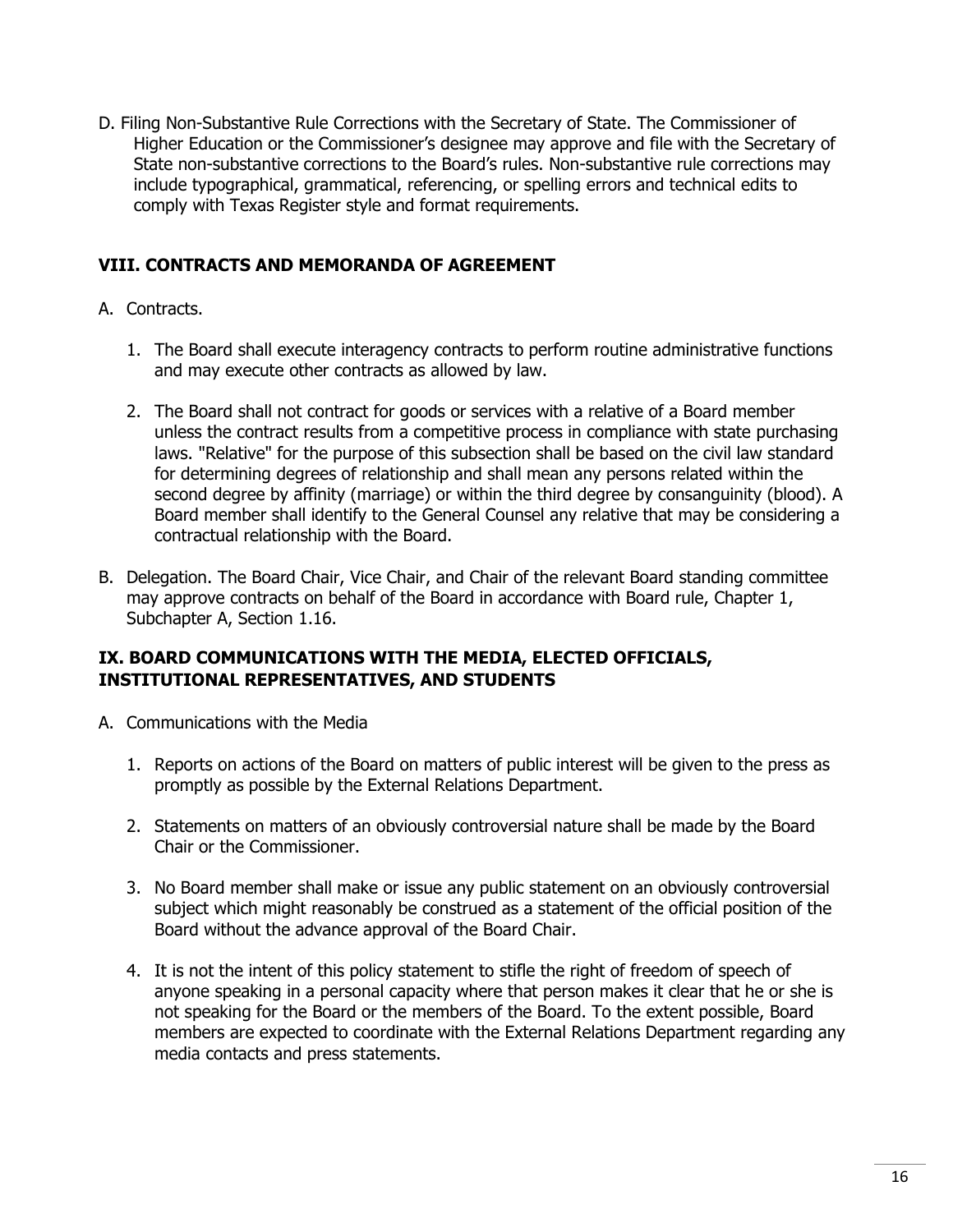- B. Communications with Elected Officials. When a Board member would like to schedule a meeting with an elected official regarding matters relating to the Board, it is preferred the Board member request that the External Relations Department schedule the meeting, provide all necessary information/talking points, and accompany the Board member as needed/requested.
- C. Communications with Institutional Representatives. When a Board member is contacted by an administrator, faculty member, or governmental relations staff member from an institution of higher education regarding a controversial issue relating to the Board, the Board member shall notify the Board Chair and Vice Chair.
- D. Student Complaints. When a Board member is contacted by a student with a complaint or request for information, it is preferred that the Board member refer the individual to the General Counsel's Office for further assistance. The General Counsel's Office shall notify the Board member how the complaint or request for information was handled by Agency staff.
- E. Speaking Invitations. When a Board member accepts an invitation to speak at a public event on behalf of the Board, it is preferred that the Board member contact the External Relations Department to request necessary information/talking points. The External Relations Department shall also notify the Board Chair and Vice Chair of the speaking invitation.

# <span id="page-16-0"></span>**X. REQUESTS FOR DATA AND INFORMATION**

- 1. Information requests from or on behalf of an individual member of the Board seeking the compilation of significant quantities of information or data maintained by the agency will be reviewed by the Board Chair, the Commissioner, and General Counsel and, if necessary, discussed with the requesting Board member to determine the appropriate scope of the request and timing of the response to avoid inefficiencies and duplication of effort but shall also ensure that requests are fulfilled in a timely manner consistent with applicable law and policy.
- 2. Smaller requests for existing information or data that do not appear to require significant time or effort may be processed promptly by Agency staff.
- 3. Within 5 business days of the receipt of a Board member's information request, the requesting Board member will be provided with an estimated date for delivery or production. The Board requires Agency staff to respond thoroughly and appropriately to requests for information from a member of the Board without undue delay. In the rare circumstance when there are concerns about a Board member's request, the matter will be discussed with the Board member within 5 business days of receipt of the request. If concerns are unresolved following discussion with the Board member, the matter will be presented to the Board as quickly as possible, including by call of a special meeting if necessary. Upon vote, if any two or more Board members support the request, the request will be filled without delay.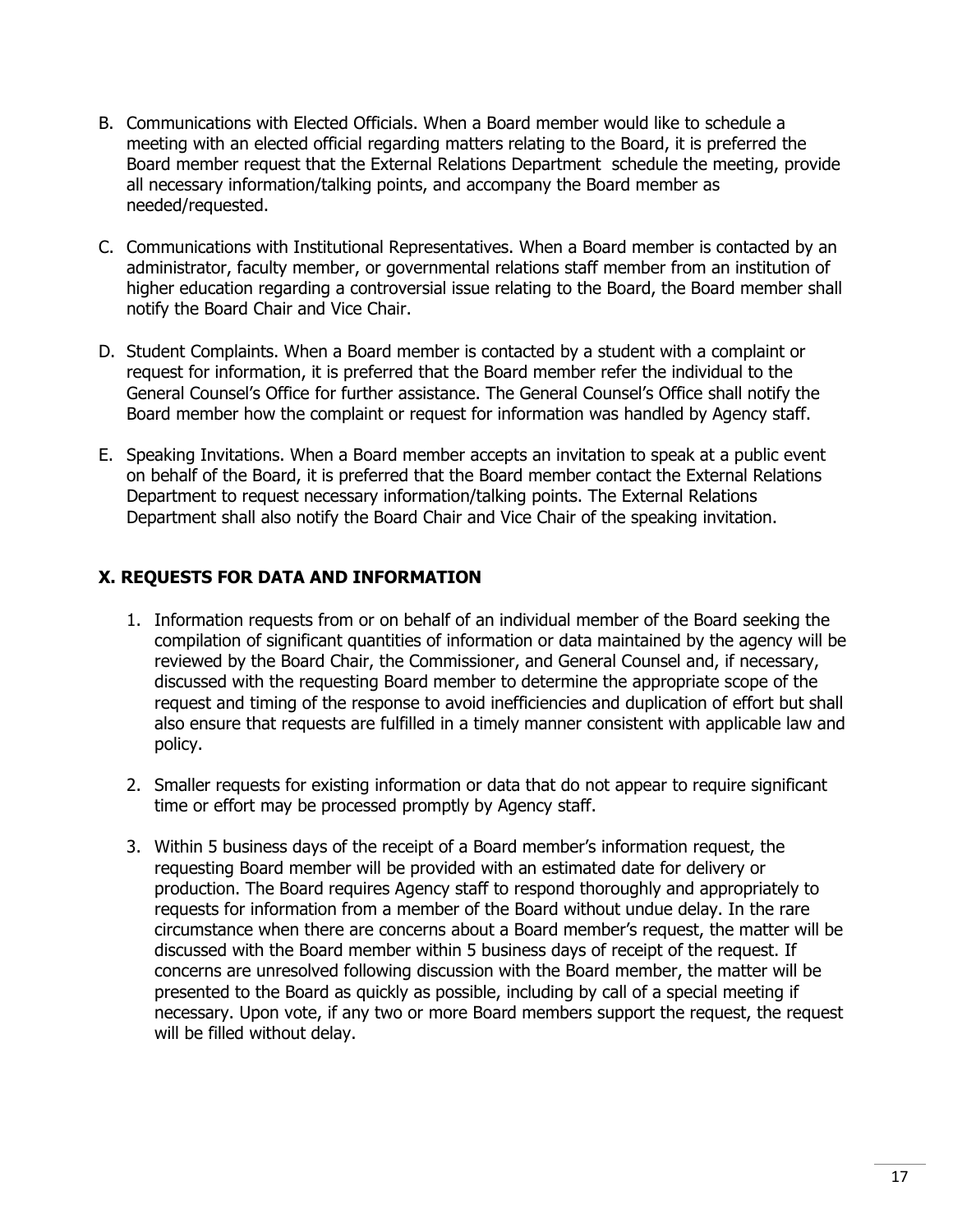4. This process is not intended nor will it be implemented to prevent a member of the Board from access to information or data that the Board member deems necessary to fulfill his or her official duties and responsibilities.

## <span id="page-17-0"></span>**XI. MISCELLANEOUS**

- A. Fiscal Year. The fiscal year of the Board is the same as the official fiscal year of the State of Texas. It shall begin on September 1 and end on August 31 of each year.
- B. Minutes. Minutes of the Board and Board committee meetings shall be prepared and maintained, as required in the Open Meetings Act.
	- 1. Minutes of the Board meetings shall be approved by the Board and signed by the Secretary of the Board. Minutes of the Board committee meetings shall be approved by the appropriate Board committee.
	- 2. Before the Board or Board committee approves the minutes of the last meeting, the minutes shall be sent to each member of the Board (or each member of the Board committee) for review, comment, and correction prior to approval.
	- 3. Minutes are available for public review as authorized by the Open Meetings Act. All books and records of the Board shall be stored according to the records retention schedules as set forth by the State Library and Archives Commission.
	- 4. The Board or a Board standing committee must make either a certified agenda or recording of each closed session, except for an executive session held by the Board or Board committee to consult with its attorney in accordance with section 551.071 of the Government Code (the Attorney/Client privilege section). If a certified agenda is kept, the presiding officer (i.e., the Board Chair, Committee Chair, or other member presiding during the closed session) must certify that the agenda is a true and correct record of the executive session. A certified agenda must include "(1) a statement of the subject matter of each deliberation, (2) a record of any further action taken, and (3) an announcement by the presiding officer at the beginning and the end of the closed meeting indicating the date and time." While such agenda does not have to be a verbatim transcript of the meeting, it must at least provide a brief summary of each deliberation.

Any Board member participating in a closed session knowing that a certified agenda or recording is not being made commits a Class C misdemeanor. The certified agenda or recording of an executive session shall be destroyed after two years (absent litigation or threat thereof), in accordance with state law. A certified agenda or recording of an executive session is confidential. A person who knowingly and without lawful authority makes these records public commits a Class B misdemeanor and may be held liable for actual damages, court costs, reasonable attorney fees, and punitive damages. Section 551.104 provides for court-ordered access to the certified agenda or recording under specific circumstances.